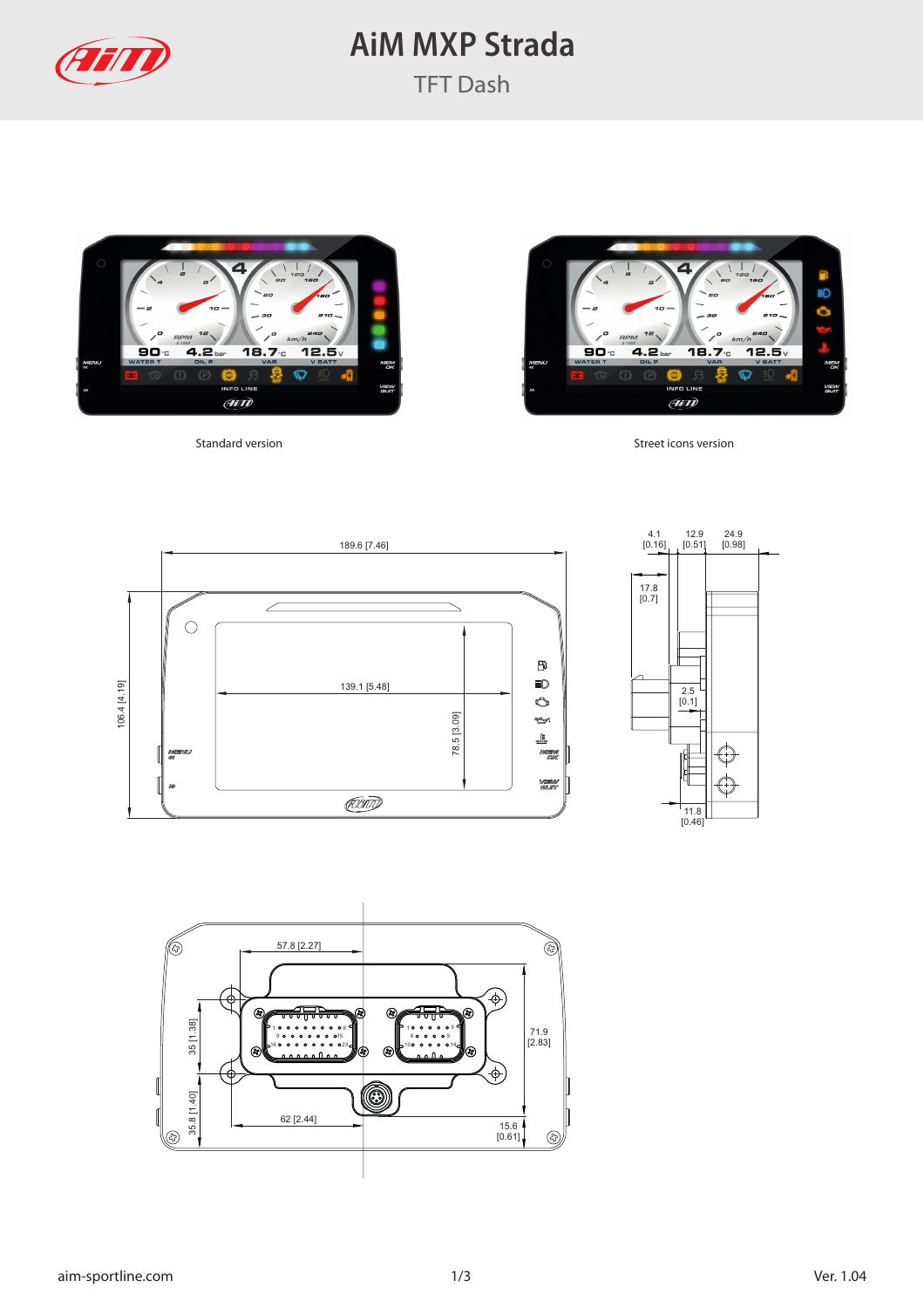

# **AiM MXP Strada**

### **Technical specifications**

| <b>Display</b>                  | 6" TFT                                                                 |
|---------------------------------|------------------------------------------------------------------------|
| <b>Resolution</b>               | 800x480 pixels                                                         |
| <b>Contrast</b>                 | 600:1                                                                  |
| <b>Brightness</b>               | 700cd/m2 - 1,100 Lumen                                                 |
| <b>Ambient light sensor</b>     | Yes                                                                    |
| <b>Alarm display icons</b>      | Yes, freely configurable                                               |
| <b>Shift Lights</b>             | 10 integrated freely configurable RGB LEDs                             |
| <b>Alarm LEDs</b>               | 5 integrated freely configurable RGB LEDs                              |
| <b>CAN</b> connections          | $\overline{2}$                                                         |
| <b>ECU</b> connection           | CAN, RS232 or K-Line                                                   |
| <b>ECU compatibility</b>        | 1,000+ industry leading ECUs                                           |
| <b>Expansion CAN connection</b> | GPS Module, Channel Expansion, TC Hub, Lambda Controller, SmartyCam HD |
| <b>Analog inputs</b>            | 8 fully configurable, max 1,000 Hz each                                |
| <b>Digital inputs</b>           | 1 Speed input, coil RPM input                                          |
| <b>Digital outputs</b>          | 1(1 A max)                                                             |
| <b>Second CAN</b>               | Yes                                                                    |
| <b>Body</b>                     | Anodized Aluminum                                                      |
| <b>Pushbuttons</b>              | <b>Metallic</b>                                                        |
| <b>Connectors</b>               | 2 AMP connectors + 1 Binder connector                                  |
| <b>Dimensions</b>               | 189.6 x 106.4 x 24.9 mm                                                |
| Weight                          | 590 g                                                                  |
| <b>Power consumption</b>        | 400 mA                                                                 |
| Waterproof                      | <b>IP65</b>                                                            |

### **Part numbers**

| XA5MXPSTRA010 | MXP Strada with CAN harness (ECU)                            |
|---------------|--------------------------------------------------------------|
| XA5MXPSTRA020 | MXP Strada with OBD harness CAN+K (ECU)                      |
| XA5MXPSTRI010 | MXP Strada Street icons version with CAN harness (ECU)       |
| XA5MXPSTRI020 | MXP Strada Street icons version with OBD harness CAN+K (ECU) |